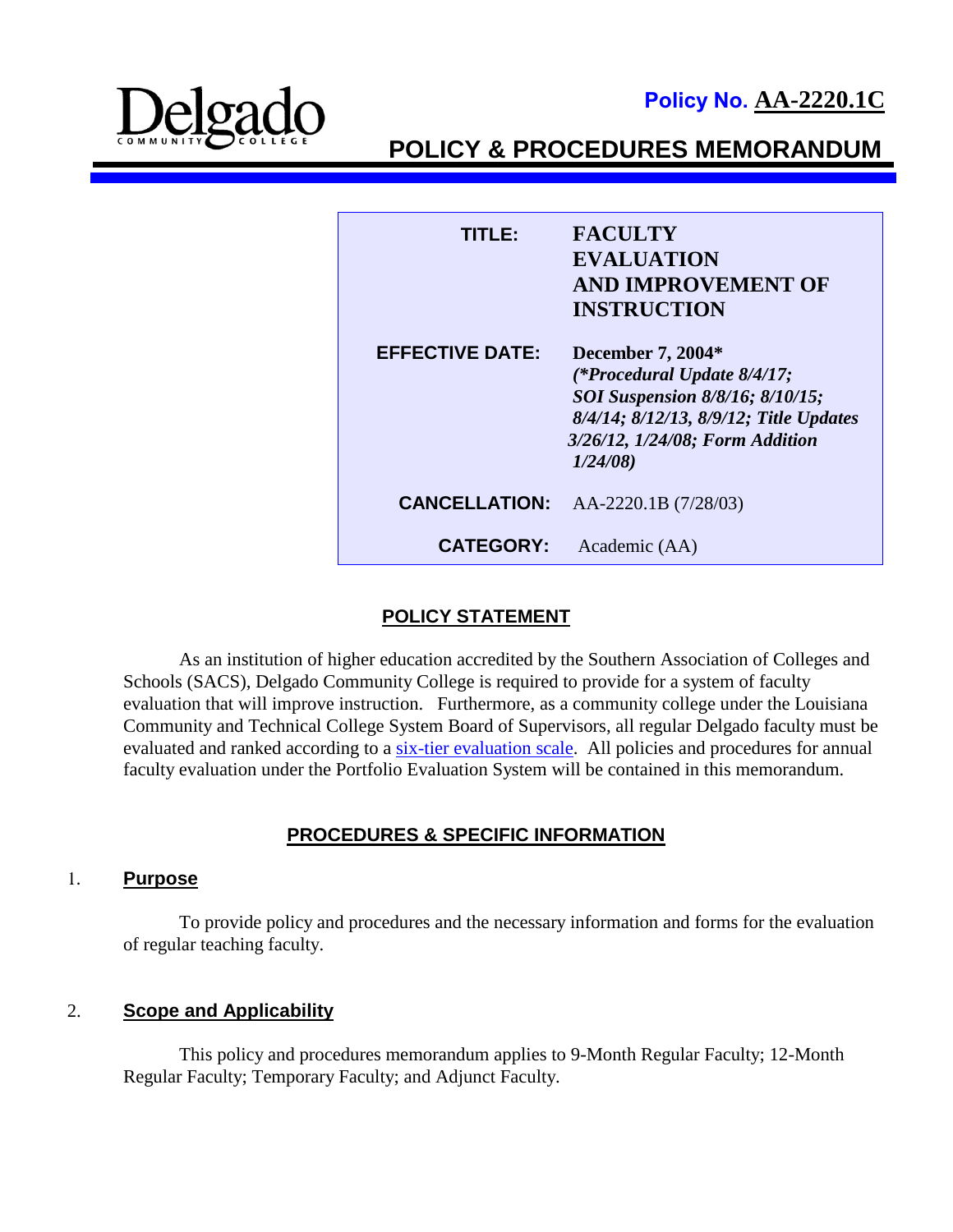## 3. **General**

The Portfolio Evaluation System was initially developed and continues to be enhanced through a collaborative task force of faculty and academic administration. The Portfolio Evaluation System provides for evaluation of regular faculty members. Although adjunct faculty members are not included in the Portfolio Evaluation System, adjunct faculty members are evaluated using [Supervisor's Evaluation Checklist for Part-time Faculty, Form 2220/007.](http://docushare3.dcc.edu/docushare/dsweb/Get/Document-4730/) It is the responsibility of the Division Dean to ensure that temporary and adjunct faculty members are evaluated through student evaluations and/or classroom observation.

The purpose of the Portfolio Evaluation System is to provide a process for faculty evaluation that will promote reflective teaching and improve instruction while allowing faculty to set goals in the areas of 1) teaching and related activities/academic support, 2) service to students, program, division or college, 3) professional service and development, and 4) leadership and sharing of expertise. The final ranking of faculty under the Portfolio Evaluation System will be based on the participation and completion of steps in the portfolio system, performance of basic job responsibilities, the demonstrated level of participation in the portfolio system, and documented achievement of goals in the previously listed areas.

At the beginning of each year, regular faculty will collaborate with a supervisor to select goals in the designated areas. To participate fully in the Portfolio Evaluation System throughout the year, faculty must also complete a classroom observation (if applicable) and submit a corresponding form, distribute a formative student evaluation, and compile an Annual Evaluation Portfolio. This portfolio may be a binder, folder, envelope, etc., containing documentation of participation in the system and achievement of goals. At the end of the year, faculty will bring their Annual Evaluation Portfolios to a final conference with their supervisor. At this conference, faculty will receive a final ranking (0–5) according to the criteria set forth in the [Faculty Evaluation Scale.](http://docushare3.dcc.edu/docushare/dsweb/Get/Document-6815)

Under the Portfolio Evaluation System, job performance expectations are different for Year I, Year II, Year III and Year IV + faculty. Consequently, it is important that the goals selected at the beginning of the year adhere to the specified expectations of the appropriate year of full-time teaching. For example, since new teachers are expected to focus primarily on the classroom, they need not set goals in the area of service to the College until the second year of their full-time teaching assignment. (See [Overview of Expectations According to Years of Service.](http://docushare3.dcc.edu/docushare/dsweb/Get/Document-4893))

*NOTE:* For faculty interested in future promotions, it is important to note that the expectations for promotion to each academic rank are also different*.* Faculty should refer to the [Promotion-In-Rank](http://docushare3.dcc.edu/docushare/dsweb/Get/Document-141/2321-1G.DOC) policy to ensure they set goals that will make them eligible for promotion to the next rank. (See [Overview of Expectations According to Years of Service.](http://docushare3.dcc.edu/docushare/dsweb/Get/Document-4893))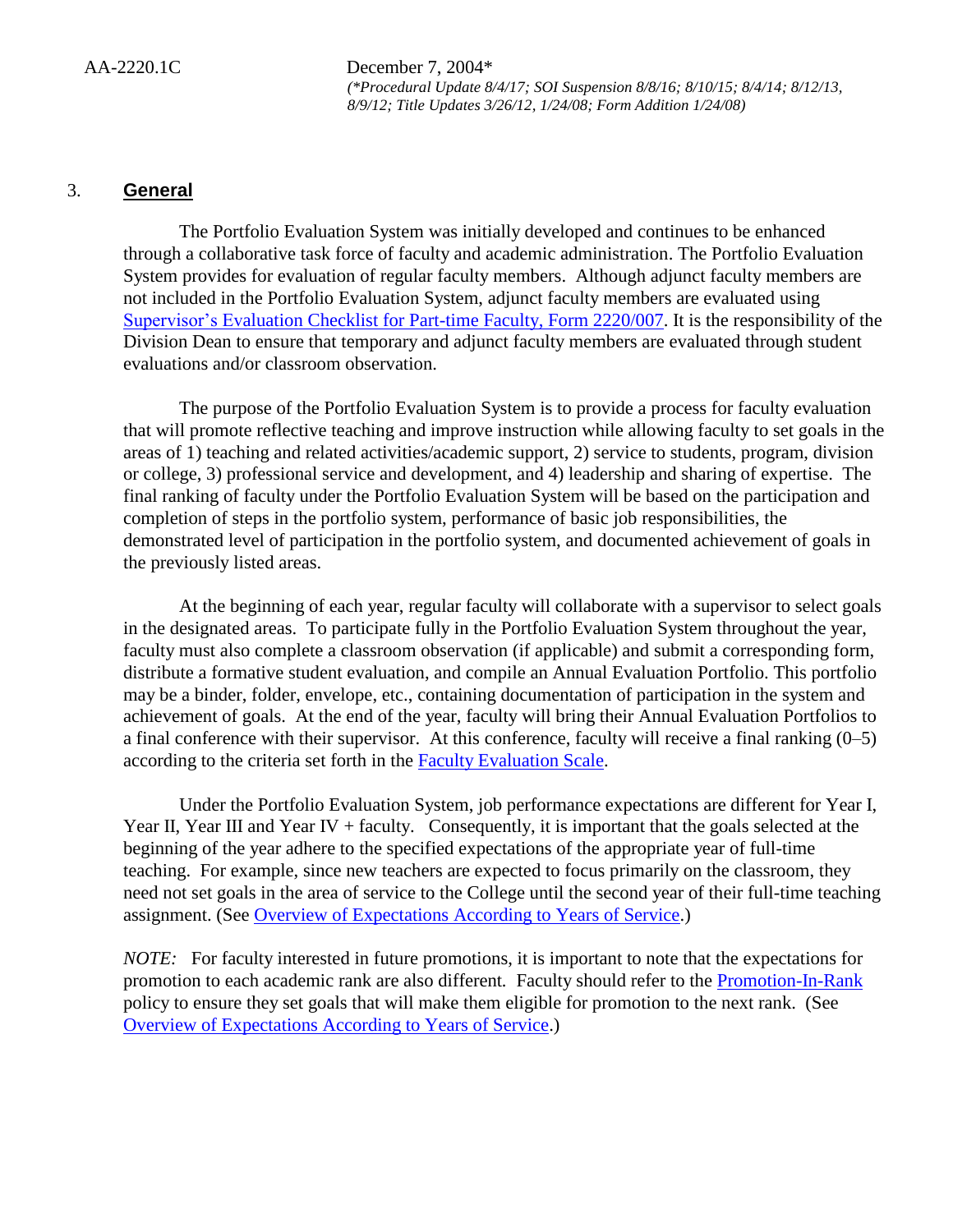## 4. **Portfolio Evaluation System**

Faculty must complete five specified activities in order to receive a ranking of 4 or 5 on the [Faculty Evaluation Scale.](http://docushare3.dcc.edu/docushare/dsweb/Get/Document-6815) Participants must:

- 1. **Select goals** and complete the **[Preliminary Evaluation Agreement Form](http://docushare3.dcc.edu/docushare/dsweb/Get/Document-4729/)** (see [Examples of Faculty Goals\)](http://docushare3.dcc.edu/docushare/dsweb/Get/Document-6816).
- 2. Participate in a **[Classroom Observation](http://docushare3.dcc.edu/docushare/dsweb/Get/Document-4167)** when appropriate.
- 3. Distribute a **Formative Student Evaluation** once an academic year (see [Sample Formative](http://docushare3.dcc.edu/docushare/dsweb/Get/Document-1793)  [Student Evaluation Form\)](http://docushare3.dcc.edu/docushare/dsweb/Get/Document-1793).
- 4. Compile an **Annual Evaluation Portfolio** documenting participation in the system and achievement of goals.
- 5. Participate in a **Final Conference** with the designated supervisor.

## 5. **Goal Selection**

Faculty will set goals in these areas in which faculty contributions are deemed most critical to fulfilling the College's mission. For a list of examples of goals in each area, see Examples of Faculty [Goals.](http://docushare3.dcc.edu/docushare/dsweb/Get/Document-6816)

## (1) **Teaching and Related Activities/Academic Support**

This area encompasses the contracted responsibilities of the instructor to the students. It involves the communication of knowledge, information, and ideas by methods such as lecture, demonstration, discussion, and laboratory experiences. It also encompasses related academic and/or academic support activities such as curriculum development, improvement of instructional program components, and coordination of teaching assignments or clinical labs. (Faculty carrying a full teaching load may choose to concentrate their goals in the areas of teaching and related activities. Librarians, Department Heads, et al. may concentrate their goals in the area of academic support).

## (2) **Service to Students, Department, Division or College**

This area encompasses the faculty member's responsibilities to the College. It involves participation on committees, task forces, councils, administrative activities, sponsorship of student organizations, special assignments, and program development in respect to the needs of the internal and external communities, etc.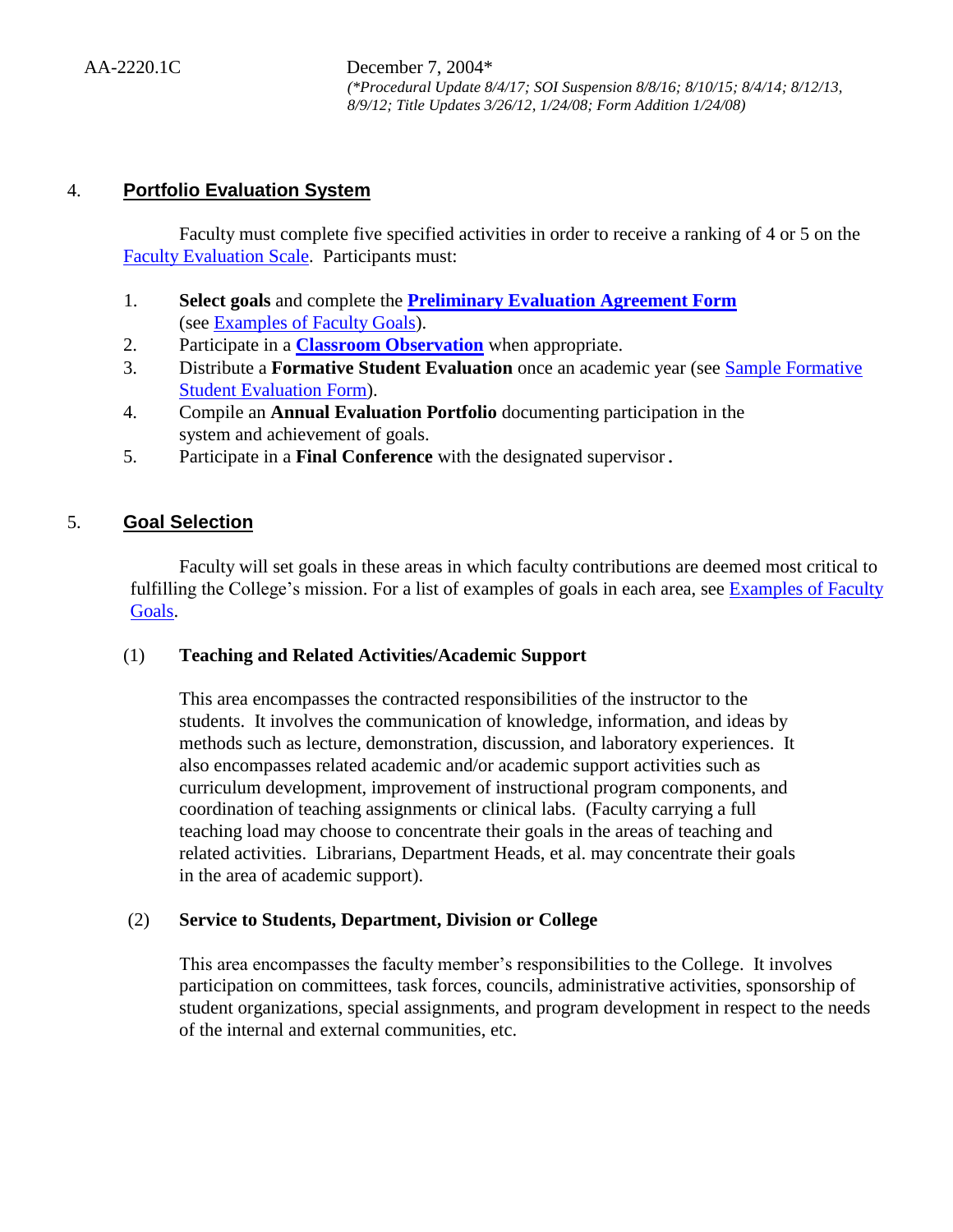#### (3) **Professional Service and Development**

This area encompasses the faculty member's responsibilities to the teaching field as well as to the discipline. It involves participating in activities that promote professional growth and enhance the instructor's competence in the teaching field and knowledge of the subjectmatter. Activities include conferences, workshop, seminars, research, participation in professional organizations, special assignments, etc. At the community level, it may involve participating in College-related outreach activities, advisory groups, special projects, community outreach activities, etc.

#### **(4) Leadership and Sharing of Expertise**

This area encompasses the contributions that faculty can make to their colleagues, the College, and their profession by virtue of their experience and the expertise they have gained during their professional careers. It involves taking leadership roles within their departments, programs, divisions and/or the College at large or within external professional organizations or endeavors. It also involves sharing knowledge and expertise with colleagues within the College and/or external to the College.

Faculty should set their goals based on the agreed-upon goals of their Departments and Divisions. The faculty may also select goals in such a way that the necessary workload of the departments will be equitably distributed. Department Heads may choose to concentrate their goals in the area of academic support rather than on teaching.

## 6. **Preliminary Evaluation Agreement**

At the beginning of the year, faculty must list their proposed goals on the **Preliminary** [Evaluation Agreement Form, Form 2220/001.](http://docushare3.dcc.edu/docushare/dsweb/Get/Document-4729/)This form should be presented to the designated supervisor by the time specified by that supervisor. Then, in the course of a scheduled conversation, the faculty member and the supervisor will reach a consensus as to the choice of goals, and a mutually acceptable Preliminary Evaluation Agreement Form will be signed by both parties. Included in the discussion will be the minimum requirements according to academic rank and years of service so that the faculty member may choose to revise goals in order to be eligible for a 4 or 5 on the [Faculty](http://docushare3.dcc.edu/docushare/dsweb/Get/Document-6815)  [Evaluation Scale.](http://docushare3.dcc.edu/docushare/dsweb/Get/Document-6815) Once an agreement has been reached and the form has been signed, any revisions to the form must be discussed with and approved by the supervisor before the final conference at the end of the year.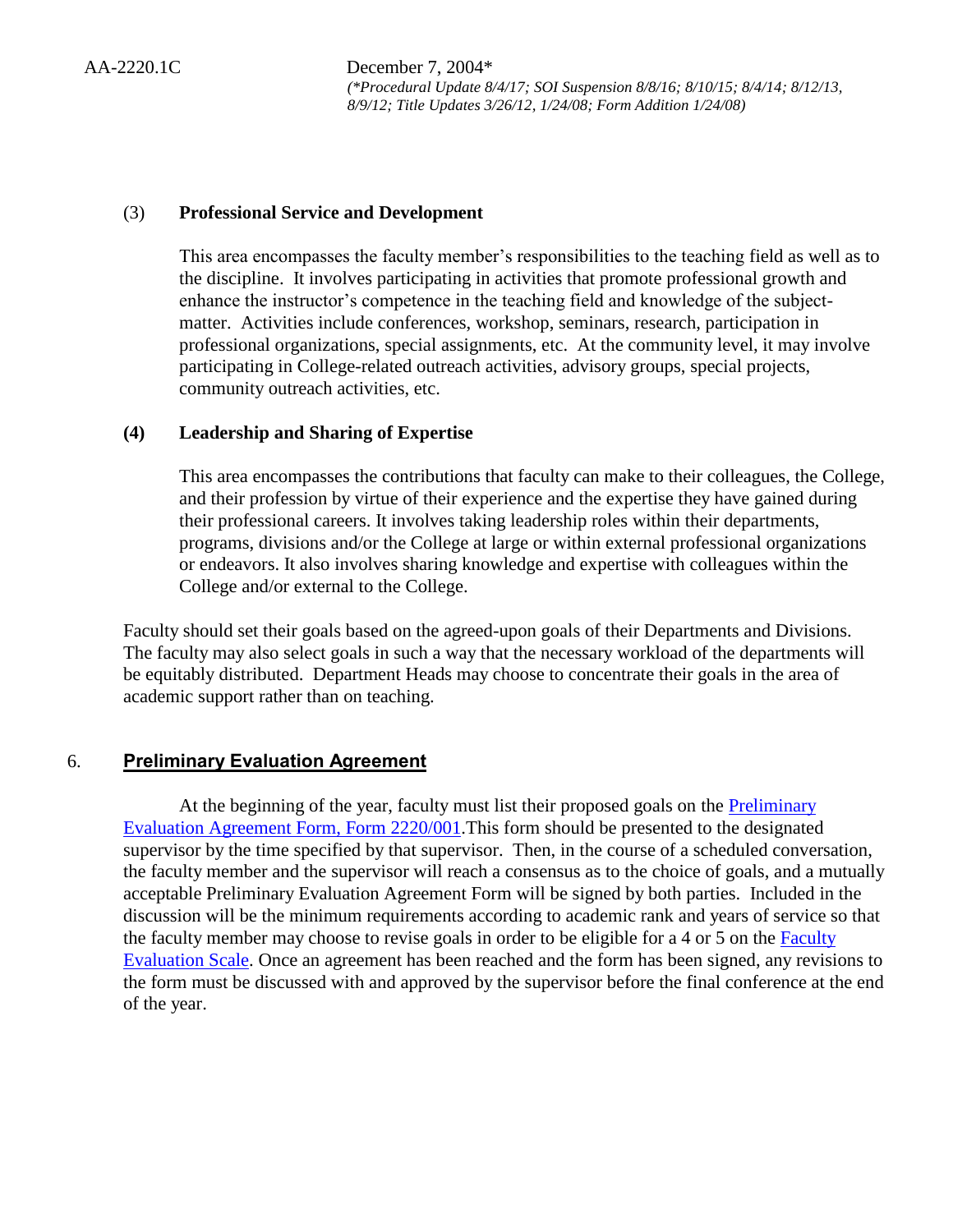To meet the job expectations according to years of full-time teaching service at Delgado, faculty may use the following guidelines to set the necessary number of goals in the appropriate areas:

- **Year I** faculty should be advised by their supervisors to focus on the classroom and teaching strategies. First year faculty are not expected to set goals in the areas of service, professional development, and/or leadership/sharing of expertise.
- **Year II** faculty\* should set two goals in the area of teaching and related activities/ academic support. They should also set one goal in the area of service to the College. At this level, it is suggested that faculty fulfill their service to the College by working at the departmental or divisional level.
- **Year III** faculty<sup>\*</sup> should set two goals in the area of teaching and related activities/ academic support, two goals in the area of service to department/division, and college, and one goal in the area of professional development.
- **Year IV+ faculty\*** should set one to three goals in the area of teaching and related activities/academic support, one to three goals in the area of service to the department/division and college, and one to three goals in the area of professional development. For Year IV+ faculty, the minimum number of goals is seven and these goals may be distributed in the areas of teaching/academic support, service, professional development, and/or leadership/sharing of expertise.

\*NOTE: For Year II+ faculty, at least one goal listed on the [Preliminary Evaluation Agreement](http://docushare3.dcc.edu/docushare/dsweb/Get/Document-4729/) should correlate with an area targeted for development on the previous academic year's [Faculty](http://docushare3.dcc.edu/docushare/dsweb/Get/Document-4734)  [Member's Final Conference Form.](http://docushare3.dcc.edu/docushare/dsweb/Get/Document-4734)

## 7. **Documentation of Goals**

When faculty members are selecting goals at the beginning of the year, they must also be prepared to propose an effective and reasonable method of documenting the achievement of each goal. For example, two faculty members may decide to observe and discuss three of each other's classes throughout the academic year. The documentation may be a faculty-generated form listing the class observation and discussion dates with the signature of each faculty member verifying that they have met on these dates, and/or a written reflection of what they have learned from this process. If neither the faculty member nor the supervisor can arrive at a means of documenting a particular goal, another goal must be selected.

Throughout the year, faculty will assemble documentation demonstrating the achievement of their goals for inclusion in the *Annual Evaluation Portfolio*. Documentation should not be cumbersome, but it must be adequate. In other words, documentation need only verify the accomplishment of the goals; it need not show the manner or the extent to which a goal was accomplished. For example, if a faculty member's goal is to teach a course using Canvas Learning Management System, the faculty member may simply download a roster of the students enrolled in the Canvas course. It is not necessary to download assignments, interactions with students, tests, etc.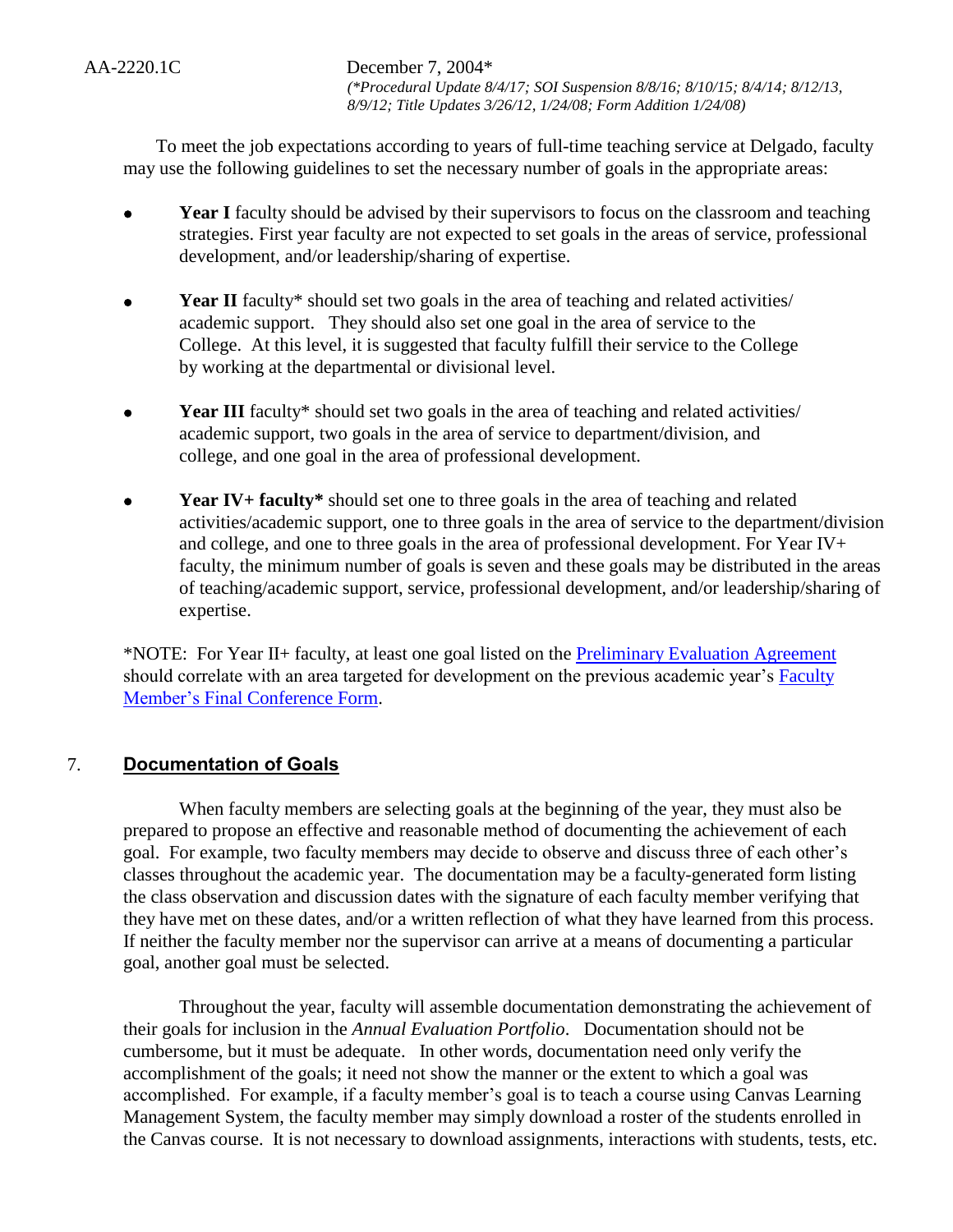At the end of the year, faculty must place their documentation demonstrating achievement of goals into the *Annual Evaluation Portfolio* and bring it to the Final Conference with the supervisor. For each goal, a short reflective explanation should be included explaining the intent of the goal and its outcome.

*Note: It is not necessary to document "success" when experimenting for the sake of instructional improvement, only that a new methodology, approach, technique, etc. was tried and evaluated. The important element here is the discussion or dialogue between the faculty member and the supervisor, always with the purpose of continuing to improve teaching and learning of both students and teachers.*

## 8. **Classroom Observation**

Faculty will be observed at prescribed intervals. Those faculty members below the rank of Associate Professor will be observed once every academic year. Those who are at the rank of Associate Professor and above need only be observed every other year. Deans of each division will designate whether observations will be done by the Division Dean, Department Heads, mentors, or peers in each division.

After the designated observer has completed the observation, a conversation should take place between the observer and the observee in which the questions on the [Classroom Observation Form,](http://docushare3.dcc.edu/docushare/dsweb/Get/Document-4167)  [Form 2220/002](http://docushare3.dcc.edu/docushare/dsweb/Get/Document-4167) are discussed. After the discussion, the observer should type up the Classroom Observation Form in a way that reflects the previous discussion. Since the purpose of this activity is to encourage teachers to reflect on their own teaching, it is strongly recommended that the observer include the observations, ideas, instructional options and follow-up activities proposed by the observee on the Classroom Observation Form. The observee will include this form in the Faculty Evaluation Portfolio in order to document participation in this instructional improvement activity.

#### 9. **Formative Student Evaluation**

Faculty will design and/or distribute at least one formative student evaluation in at least one of their class sessions during the course of the academic year. This evaluation should contain openended questions and should elicit information from the students that will help the instructor examine and improve instruction. Faculty can design their own evaluation tool or use the example provided in [Sample Formative Student Evaluation Form.](http://docushare3.dcc.edu/docushare/dsweb/Get/Document-1793) Evidence that the Formative Student Evaluation has been completed should be included in the Annual Evaluation Portfolio and brought to the Final Conference.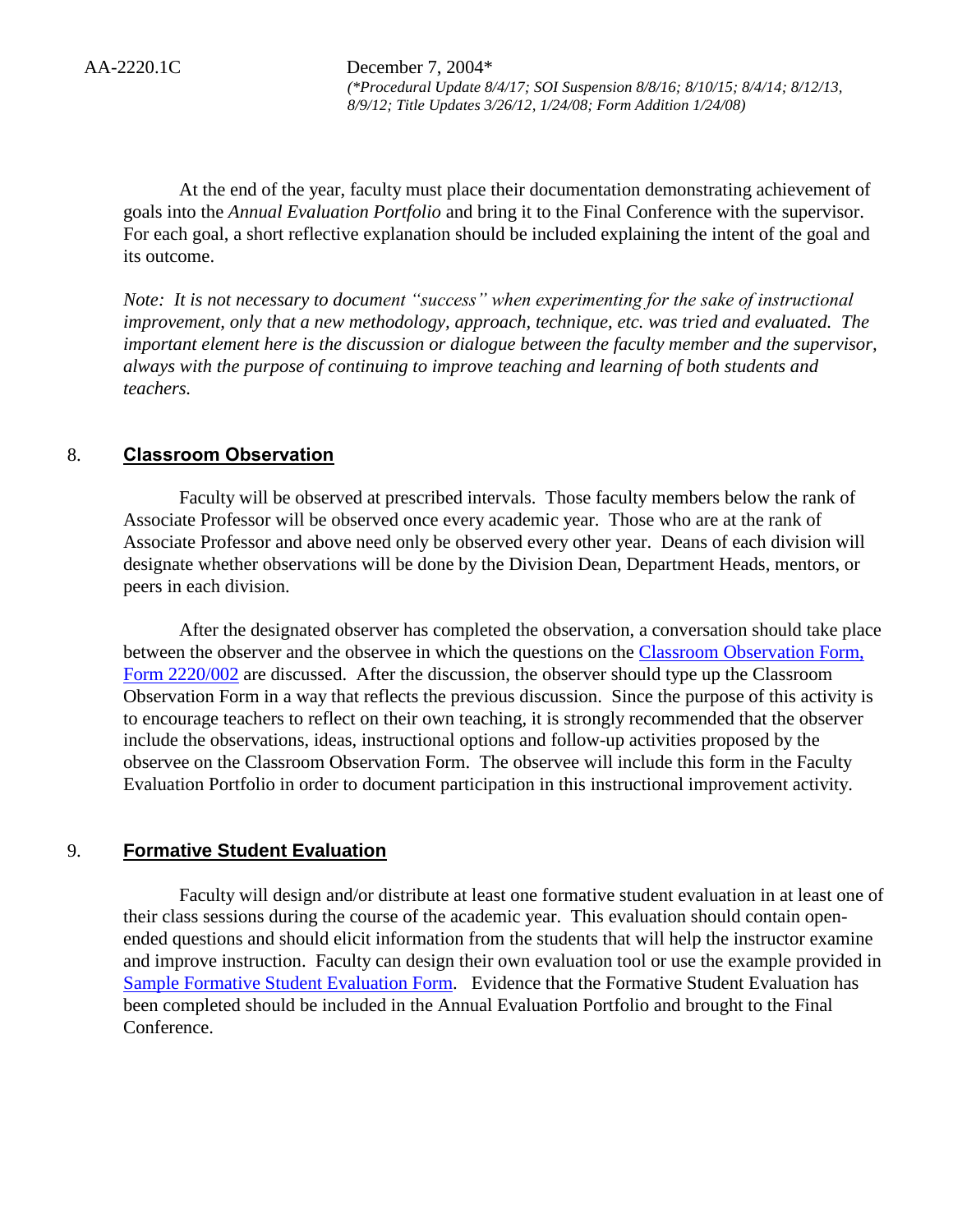## 10. **The Annual Evaluation Portfolio**

Faculty will compile an Annual Evaluation Portfolio documenting participation in each of the five steps of the system and achievement of the goals listed on the Preliminary Evaluation Agreement. This portfolio will be brought to the Final Conference. This portfolio will allow the supervisor to verify participation in the system and achievement of goals. Although this portfolio need not be bound and should not resemble a promotion packet, the contents should be arranged in fashion that will allow an organized and comprehensible presentation at the Final Conference. Faculty will keep their portfolio and may use it in the future when compiling their promotion packets.

## 11. **Recommended Format of the Faculty Evaluation Portfolio**

- [Preliminary Evaluation Agreement Form](http://docushare3.dcc.edu/docushare/dsweb/Get/Document-4729/)
- [Classroom Observation Form](http://docushare3.dcc.edu/docushare/dsweb/Get/Document-4167)
- Evidence of distribution of [formative student evaluation](http://docushare3.dcc.edu/docushare/dsweb/Get/Document-1793)
- Documentation of achievement of goals in the area of teaching and related activities/ academic support
- Documentation of achievement of goals in the area of service to the students, program, division, or college
- Documentation of achievement of goals in the area of professional service and development
- Final Conference Form for Faculty

## 12. **Final Conference with the Supervisor**

At the end of the year, the designated supervisor will schedule a conference with individual faculty members. Faculty will bring their Annual Evaluation Portfolio and the [Faculty Member's Final Conference Form, Form 2220/003](http://docushare3.dcc.edu/docushare/dsweb/Get/Document-4734) to this meeting. At this conference, the supervisor will be able to verify participation in the system and achievement of goals. Faculty members should be encouraged to discuss what they have observed, reflected on, learned, and/or accomplished throughout the year. The *Annual Evaluation Portfolio* may serve as a framework for this discussion. Based on the feedback from classroom observation, formative student evaluations, and student opinion of instruction surveys, faculty members should identify at least one area they would like to target for development during the next academic year. During this conversation, faculty can also discuss with the supervisor what resources are needed from the College to support instructional improvement and professional growth and satisfaction.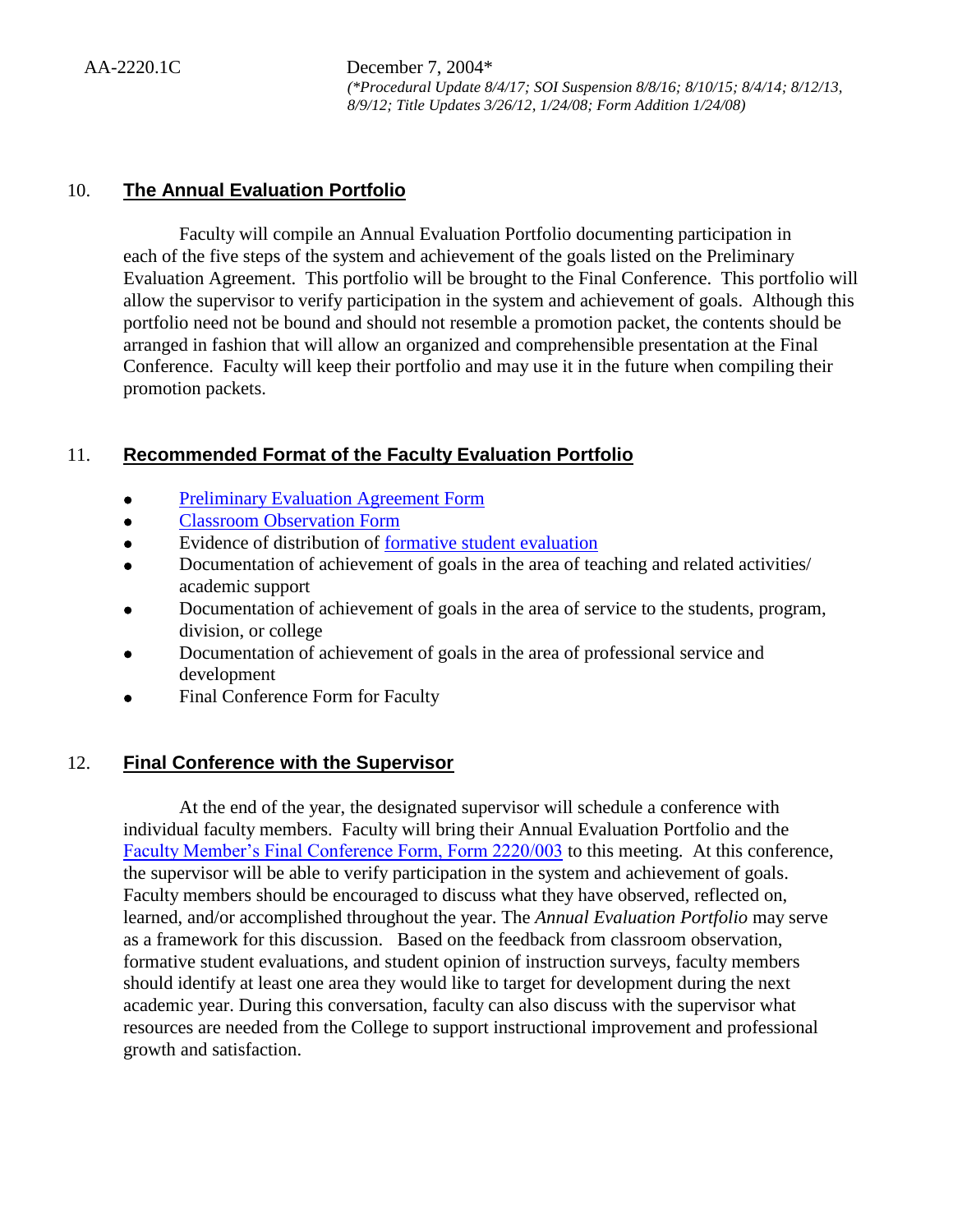AA-2220.1C December 7, 2004\*

*(\*Procedural Update 8/4/17; SOI Suspension 8/8/16; 8/10/15; 8/4/14; 8/12/13, 8/9/12; Title Updates 3/26/12, 1/24/08; Form Addition 1/24/08)*

 At the end of the final conference, each faculty member will receive a final evaluation score of 0-5 according to the requirements described in the [Faculty Evaluation Scale.](http://docushare3.dcc.edu/docushare/dsweb/Get/Document-6815) Achieving a minimum Basic Job Responsibilities score does not guarantee a faculty member's final evaluation score for the academic year; meeting the additional requirements for the final evaluation score as described in the [Faculty Evaluation Scale](http://docushare3.dcc.edu/docushare/dsweb/Get/Document-6815) is also required. If faculty members do not participate in this conference, the supervisor will have no way to evaluate participation in the system or achievement of goals and the maximum score on the Faculty Evaluation Scale is "0."

# 13. **Portfolio Evaluation Timeline**

Specific dates for each year's [Annual Portfolio Evaluation Timeline](http://docushare3.dcc.edu/docushare/dsweb/Get/Document-442/AnnualPortfolioEvaluationTimeline.doc) are published annually in the Delgado Community College *Operational Guidelines*. The general timeline for portfolio evaluation is as follows\*\*:

*\*\*Whenever the designated day falls on a holiday in any year, the timeline will be adjusted accordingly, using either the last working day before or after the holiday, as appropriate.*

## **General Portfolio Evaluation Timeline**

| Beginning of         | Supervisors confer with faculty regarding goals if not previously completed.                                                                                                                                                 |
|----------------------|------------------------------------------------------------------------------------------------------------------------------------------------------------------------------------------------------------------------------|
| September            | Begin class visits and evaluation of instructional material.                                                                                                                                                                 |
| Beginning of         | Faculty members submit completed Preliminary Agreement Form***                                                                                                                                                               |
| October              | submitted to supervisors, if not previously completed.                                                                                                                                                                       |
| Mid-October          | Student evaluation of instruction                                                                                                                                                                                            |
| October -<br>March   | Faculty members collect documentation of progress toward goals,<br>participate in Classroom Observation where appropriate, and conduct<br>formative evaluations in at least one class during the academic year.              |
| End of March         | Faculty members submit <i>Faculty Final Conference Form</i> to supervisors.                                                                                                                                                  |
| April -              | Supervisors conduct Final Conference with faculty members, individually                                                                                                                                                      |
| May                  | or with department.                                                                                                                                                                                                          |
| End of               | Division Deans/Supervisors submit faculty evaluation <i>reports</i> for faculty                                                                                                                                              |
| June                 | to Vice Chancellor for Academic Affairs.                                                                                                                                                                                     |
| Beginning of<br>July | Completed Supervisor's Evaluation Summary Forms due in Office of Human<br>Resources. Supervisors submit list of faculty members NOT eligible for<br>merit raises to Vice Chancellor for Business and Administrative Affairs. |

*\*\*\*Preliminary Evaluation Agreement goals are based on program, department, and/or division goals in the areas of Teaching and Related Activities/ Academic Support; Service to Students, Department, Division or College; and Professional Service and Development.*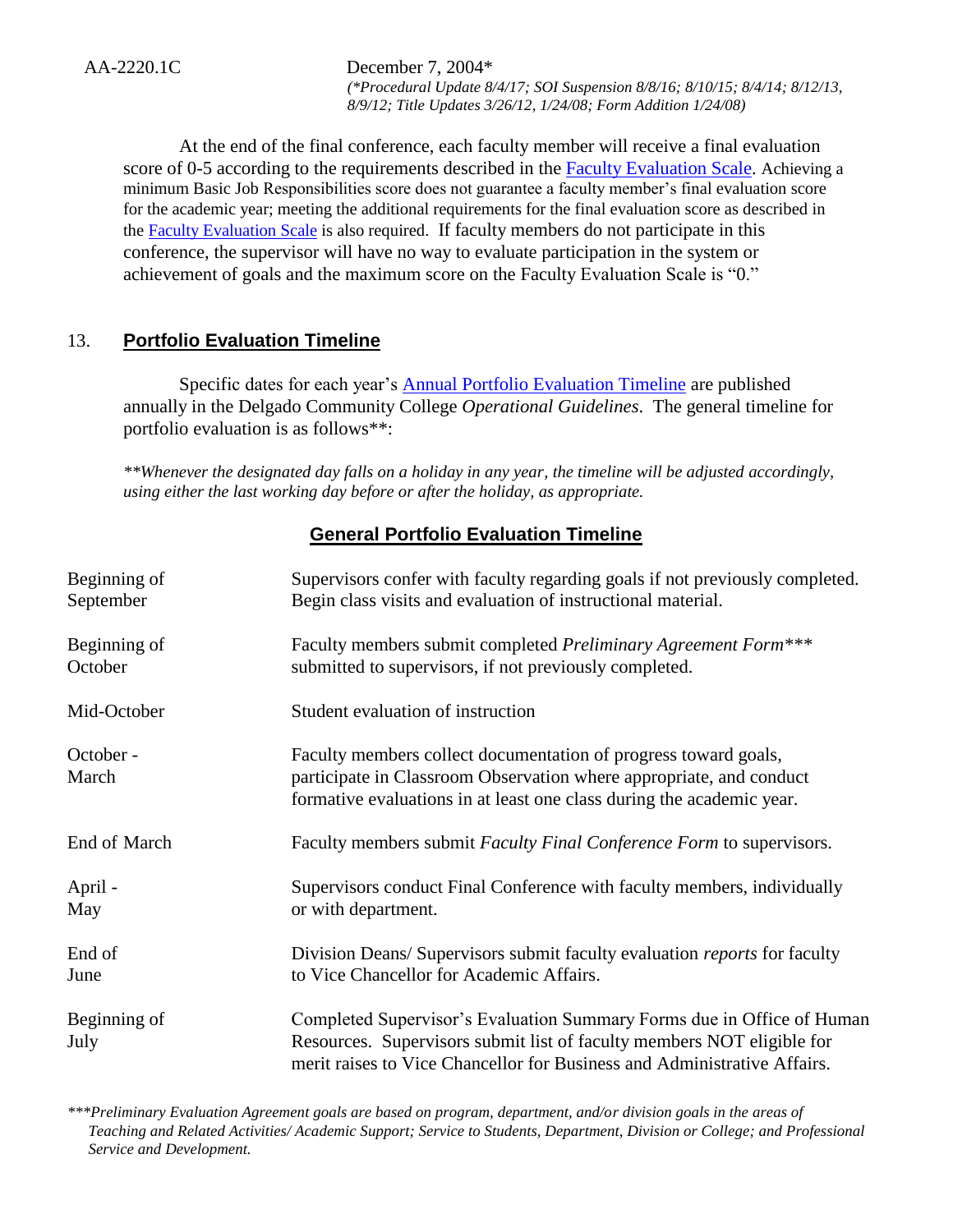## 14. **Required Forms for Faculty**

The following is a complete list of the [Faculty Evaluation Forms](http://docushare3.dcc.edu/docushare/dsweb/Get/Document-441/FacultyEvaluationForms2122-001,+etc..doc) required for full participation in the Portfolio Evaluation System. \*\*\*\*

- [Preliminary Evaluation Agreement Form \(Form 2220/001\)](http://docushare3.dcc.edu/docushare/dsweb/Get/Document-4729/)
- [Classroom Observation Form \(Form 2220/002\)](http://docushare3.dcc.edu/docushare/dsweb/Get/Document-4167)
- [Sample](http://docushare3.dcc.edu/docushare/dsweb/Get/Document-1793) Formative Student Evaluation Form *(faculty member can design own)*
- [Faculty Member's Final Conference Form](http://docushare3.dcc.edu/docushare/dsweb/Get/Document-4734/) (Form 2220/003, *to be filled out by faculty before the Final Conference*)
- [Additional Evaluation Form for Nursing Faculty \(Form 2220/005](http://docushare3.dcc.edu/docushare/dsweb/Get/Document-4732/) *for Nursing faculty only*)
- [Supervisor's Evaluation Summary \(Form 2220/006,](http://docushare3.dcc.edu/docushare/dsweb/Get/Document-4731/) *to be filled out by supervisors only*)

*\*\*\*\*Note: Programs that have external accreditation mandates may develop and use additional forms.* 

## 15. **Cancellation**

This policy and procedures memorandum cancels AA-2220.1B, *Faculty Evaluation and Improvement of Instruction,* dated July 28, 2003.

#### *Attachments:*

[Faculty Evaluation Scale](http://docushare3.dcc.edu/docushare/dsweb/Get/Document-6815)

[Overview of Job Expectations According to Years of Service](http://docushare3.dcc.edu/docushare/dsweb/Get/Document-4893)

[Examples of Faculty Goals](http://docushare3.dcc.edu/docushare/dsweb/Get/Document-6816)

[Faculty Evaluation Forms:](http://docushare3.dcc.edu/docushare/dsweb/Get/Document-441/FacultyEvaluationForms2122-001,+etc..doc)

[Preliminary Evaluation Agreement \(Form 2220/001\)](http://docushare3.dcc.edu/docushare/dsweb/Get/Document-4729/) [Classroom Observation Form \(Form 2220/002\)](http://docushare3.dcc.edu/docushare/dsweb/Get/Document-4167) [Sample Formative Student Evaluation Form](http://docushare3.dcc.edu/docushare/dsweb/Get/Document-1793) [Faculty Member's Final Conference Form \(2220/003\)](http://docushare3.dcc.edu/docushare/dsweb/Get/Document-4734/) Additional Form for [Nursing Faculty \(Form 2220/005\)](http://docushare3.dcc.edu/docushare/dsweb/Get/Document-4732/) [Supervisor's Evaluation Summary Form \(Form 2220/006\)](http://docushare3.dcc.edu/docushare/dsweb/Get/Document-4731/) [Supervisor's Evaluation Checklist for Part-time Faculty, Form 2220/007](http://docushare3.dcc.edu/docushare/dsweb/Get/Document-4730/)